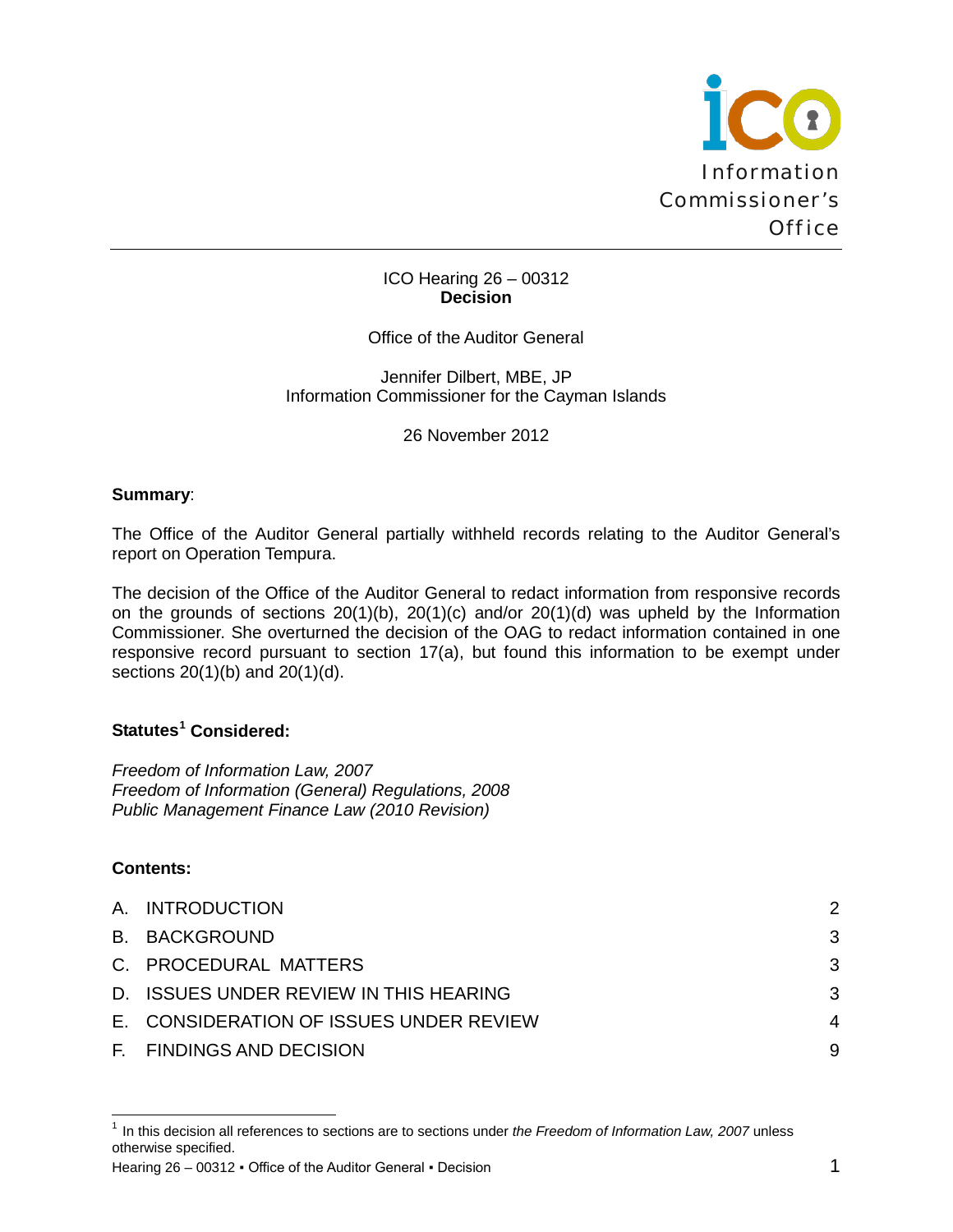## <span id="page-1-0"></span>**A. INTRODUCTION**

- [1] On 12 November 2011, the Applicant made a request to the Governor's Office for "copies of all items of correspondence or any other written records (emails, minutes of meetings, etc.) relating to the production of the Auditor General's report into Operation Tempura from any official who was involved or attempted to be involved, in the format and contents of the final report."
- [2] On 23 November 2011, the Governor's Office transferred the request in part to the Office of the Auditor General (OAG). On 29 December the OAG's Information Manager (IM) responded to the Applicant providing access to 31 documents. Some information was redacted from a number of the provided records pursuant to sections 17(a), 20(1)(b) and (d) and 23(1) of the FOI Law, (relating to legal professional privilege, inhibition of free and frank exchange of views for the purpose of deliberation, prejudice of the effective conduct of public affairs and the unreasonable disclosure of personal information).
- [3] The applicant requested an Internal Review, and on 6 February 2012 the Auditor General upheld the majority of the IM's decisions, making limited changes to two of the redacted documents and releasing a third in full. On 7 February 2012, the Applicant appealed to the Information Commissioner's Office (ICO) for a review of the decision by the OAG to deny full access to the requested records.
- [4] During the course of the investigation of the appeal by the ICO, the OAG provided their reasoning for the use of each exemption and introduced reliance on section 20(1)(c) of the FOI Law. The OAG also accepted some of the recommendations made in the ICO's pre-hearing Investigative Report with reference to section 23(1) of the FOI Law 2007, revised their redactions accordingly and released further records. The Applicant indicated that they disagreed with the remaining redactions and the matter moved to a formal Hearing before the Information Commissioner.
- [5] After the commencement of the Hearing, the Applicant accepted the remaining redactions made pursuant to section 23(1). The redactions to records in dispute in this Hearing and exemptions claimed are therefore as follows:
	- **1. Document 2**  Audit of Expenditures for Operations Tempura and Cealt - Andre - 14 Aug 2009, 20(1)(d)
	- **2. Document 5** Audit of Expenditures for Operations Tempura and Cealt - Martin Bridger - 14 Aug 2009, 20(1)(b) and (d)
	- **3. Document 9** Bridger Response to AG 27 May 2009, 20(1)(b) and (d)
	- **4. Document 13** Email to Alan and response back not dated, 20(1)(b) and (d)
	- **5. Document 30** Revised draft of the Report on Operations Tempura and Cealt - McCarthy - 6 & 11 Aug 2009, 17(a), 20(1)(b) and (d)
	- **6. Document 31** Solicitor General's comments to AG 4 June 2009, 17(a), 20(1)(c)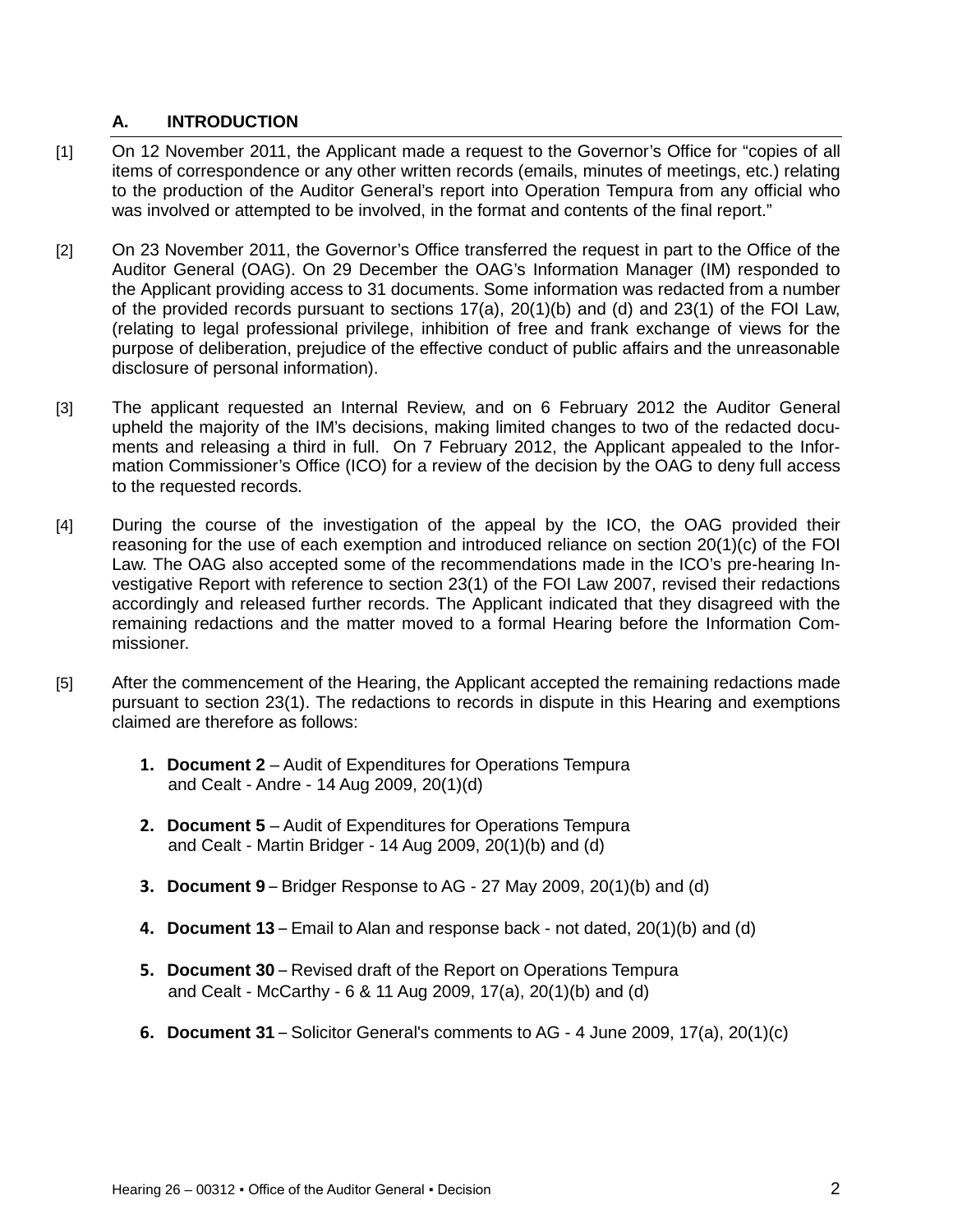# <span id="page-2-0"></span>**B. BACKGROUND**

## The Office of the Auditor General

[6] The Office of the Auditor General's<sup>[2](#page-2-3)</sup> role is to scrutinize public spending on behalf of the Legislative Assembly and ultimately the people of the Cayman Islands. The OAG reports its audits to the Public Accounts Committee and the Legislative Assembly which holds the Government to account for its use of public money, thus helping to safeguard the interests of citizens. In addition, the OAG's work aims to help public service managers improve performance and service delivery.

## Review of Expenditures for Operations Tempura and Cealt

- [7] In September 2007, His Excellency the Governor commenced a special investigation into police corruption and engaged the services of the London Metropolitan Police Force to conduct the investigation, known as Operation Tempura. In March 2008, another investigation, Operation Cealt which at that time had been operating covertly for approximately nine months, was announced. During the ensuing months, concerns were raised about the lack of information on related expenditure being made public by the Government. In January 2009 the Auditor General commenced a value-for-money review of the costs of Operation Tempura and Cealt to provide information to the Legislative Assembly and the public. The Auditor General's Report<sup>[3](#page-2-4)</sup> was published in October 2009.
- [8] As a routine part of the audit process, a draft report was sent to a number of individuals for their comments and verification of facts contained in the report. The present request for records pertains to correspondence resulting from this process.

# <span id="page-2-1"></span>**C. PROCEDURAL MATTERS**

[9] I note that reliance on sections 20(1)(b) and (d) was communicated to the Applicant by the Information Manager. I would remind public authorities that the initial decision regarding the application of these exemptions should be made by the Minister or chief officer concerned. Section 20(2)(b) states:

## *The initial decision regarding-*

*(b) subsection (1) (b), (c), and (d) shall be made not by the information manager but by the Minister or chief officer concerned.*

# <span id="page-2-2"></span>**D. ISSUES UNDER REVIEW IN THIS HEARING**

- [10] The issues to be decided in this Hearing are:
	- **1. Section 17 (a) –** Is the information redacted from records contained in Documents 30 and 31 exempt from disclosure because it would be privileged from production in legal proceedings on the ground of legal professional privilege?

ı

<span id="page-2-4"></span><span id="page-2-3"></span><sup>&</sup>lt;sup>2</sup> OAG website [www.auditorgeneral.gov.ky](http://www.auditorgeneral.gov.ky/)<br><sup>3</sup> Special Report of the Auditor General on the Review of Expenditures of Operations Tempura and Cealt dated October 2009[, www.auditorgeneral.gov.ky/powerpanel/modules/reports/html/uploads/pdfs/Special-Reports-](http://www.auditorgeneral.gov.ky/powerpanel/modules/reports/html/uploads/pdfs/Special-Reports-TEMPURACEALTREPORTFINAL.PDF)[TEMPURACEALTREPORTFINAL.PDF](http://www.auditorgeneral.gov.ky/powerpanel/modules/reports/html/uploads/pdfs/Special-Reports-TEMPURACEALTREPORTFINAL.PDF)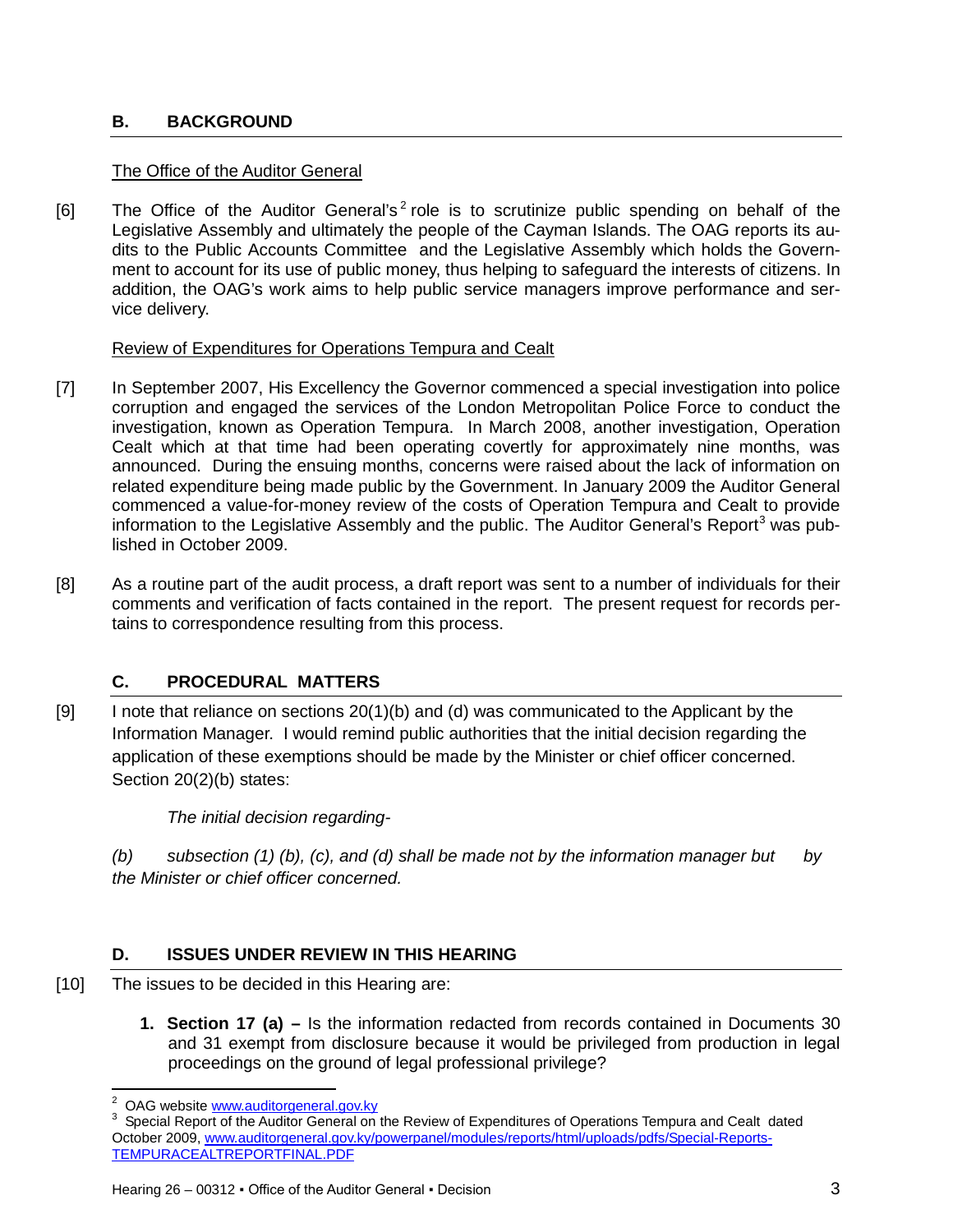- **2. Section 20(1)(b)** Is the information redacted from records contained in Documents 5, 9, 13 and 30 exempt from disclosure because its disclosure would, or would be likely to, inhibit the free and frank exchange of views for the purpose of deliberation?
- **3. Section 20(1)(c)** Is the information redacted from records contained in Document 31 exempt from disclosure because it is legal advice given by or on behalf of the Attorney General?
- **4. Section 20(1)(d)** Is the information redacted from records contained in Documents 2, 5, 9, 13 and 30 exempt from disclosure because its disclosure would otherwise prejudice, or would be likely to prejudice, the effective conduct of public affairs?

In accordance with section 26(1), the last three exemptions above are subject to a public interest test.

## <span id="page-3-0"></span>**E. CONSIDERATION OF ISSUES UNDER REVIEW**

[11] While it is helpful for any applicant to put forward arguments in support of their position, it is important to note that, as per section 43(2) of the FOI Law, in any appeal under section 42, the burden of proof shall be on the public authority to show that it acted in accordance with its obligations under this Law.

## **Section 17 (a) and Section 20(1)(c)**

- [12] These sections provide:
	- *17. An official record is exempt from disclosure if-*
		- *(a) it would be privileged from production in legal proceedings on the ground of legal professional privilege;*
	- *20. (1) A record is exempt from disclosure if-*
		- *(b) it is legal advice given by or on behalf of the Attorney General.*

# **Document 30**

 $\overline{\phantom{0}}$ 

- [13] The OAG applied the exemption found in 17(a) to the contents of an email in Document 30 dated 6 August 2009 from Mr. George McCarthy, in his capacity of Chief Secretary, to the Attorney General. They state that Mr. McCarthy was writing the Attorney General for assistance and considering taking legal advice, and that even though the email was copied to several individuals, they were high ranking Government personnel familiar with the consideration under review.
- <span id="page-3-1"></span>[14] The Applicant submits that as Mr. McCarthy went public with distancing himself from Operation Tempura, the issue is already in the public domain<sup>[4](#page-3-1)</sup>.

<sup>4</sup> Cayman27 news story, "TOP STORY: No One Responsible for Costly SPIT Investigations?", dated Tuesday, 13 October 2009 [www.cayman27.com.ky/2009/10/13/top-story-no-one-responsible-for-costly-spit-investigations](http://www.cayman27.com.ky/2009/10/13/top-story-no-one-responsible-for-costly-spit-investigations)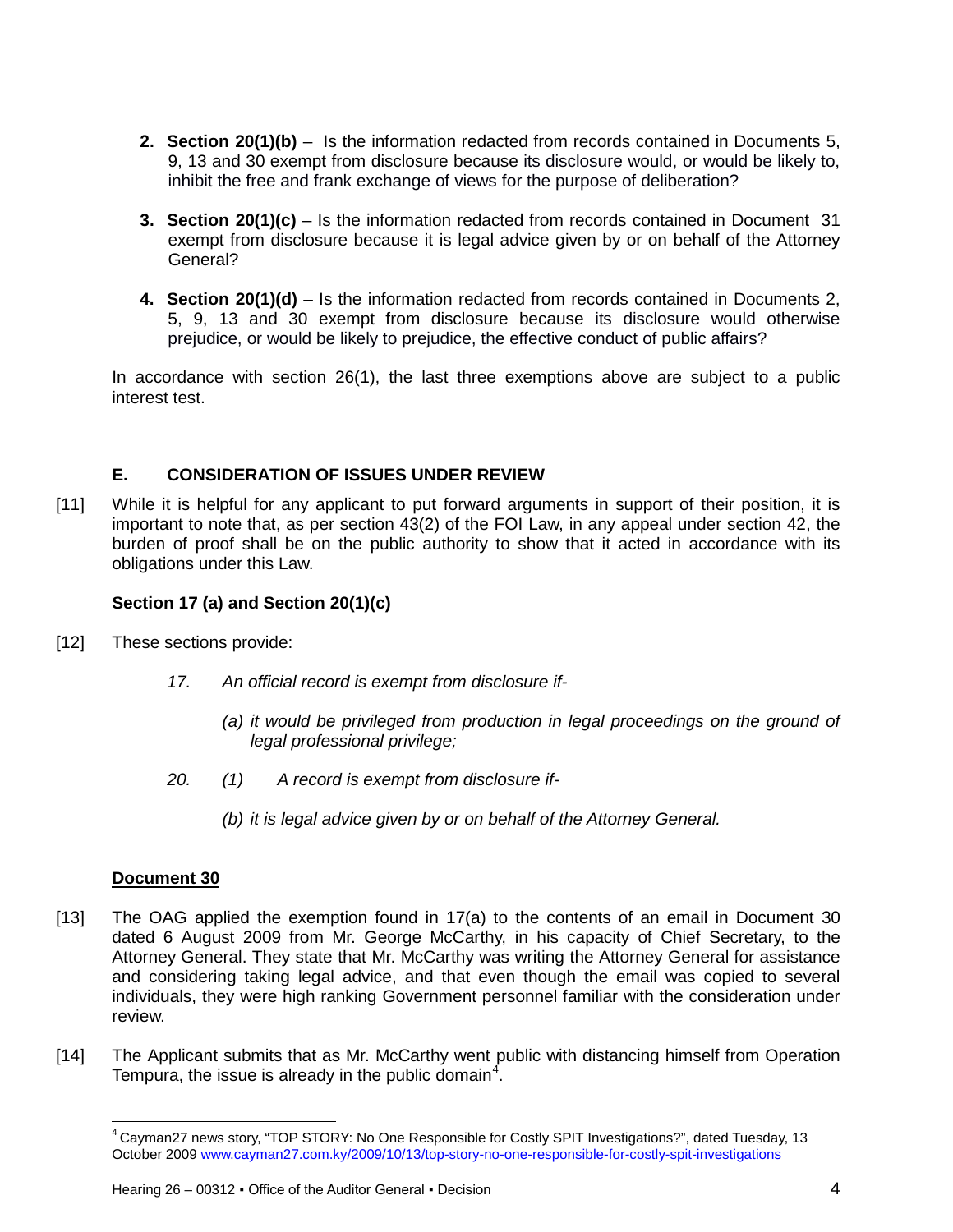- [1[5](#page-4-0)] I have, in previous Decisions, in particular Decision  $2 01109^5$ , set out in some detail the application of the exemption relating to legal professional privilege. With respect to legal advice privilege, I accept that there is a written communication which is of a confidential character, and its distribution was limited to those directly connected with the matter at hand. However, given the content of the email, I do not find that it was between a client (or his agent) and a legal advisor, nor was it directly related to the seeking, formulating, or giving of legal advice.
- [16] It has also not been demonstrated to me that litigation privilege attaches to the records. I am not convinced that they were created for the dominant purpose of preparing for, advising on, or conducting litigation that is either underway, or was a reasonable prospect at the time the records were created.
- [17] With respect to the Applicant's claim that the subject matter is in the public domain, while the matter was generally discussed in the press, specific details or the emails themselves are not publicly available.

### **I find that section 17(a) does not apply to records in Document 30.**

### **Document 31**

- [18] The Office of the Auditor General has applied exemptions 17(a) and 20(1)(c) to parts of a Memorandum from the Solicitor General to the Auditor General dated 4 June 2009. They claim that 17(a) applies because the Solicitor General "indicated in the Memo that it was confidential and privileged".
- [19] They add that the redacted information was legal advice given on behalf of the Attorney General and section 20(1)(c) therefore applies.
- [20] The Applicant counters that the fact that a document is headed 'Confidential and Privileged' can be challenged by an appropriate authority.
- [21] I agree with the Applicant that simply marking a document 'Confidential and Privileged' does not mean that legal professional privilege automatically attaches to it. Indeed in this case, some of the record has been disclosed. However, while the first part of the Memo, which has been disclosed, deals with the response of the Solicitor General to the Draft Report, it is clear that the latter part of the memo offers legal advice and legal professional privilege attaches. It also constitutes legal advice given on or behalf of the Attorney General.

## **I find that both sections 17(a) and 20(1)(c) apply to the records in Document 31.**

## **Section 21(1)(b) and Section 20(1)(d)**

- [22] These sections provide:
	- *20. (1) A record is exempt from disclosure if-*
		- *(b) its disclosure would, or would be likely to, inhibit the free and frank exchange of views for the purpose of deliberation;*

*and*

ı

<span id="page-4-0"></span><sup>&</sup>lt;sup>5</sup> ICO Decision 2-01109 at [www.infocomm.ky/appeals](http://www.infocomm.ky/appeals)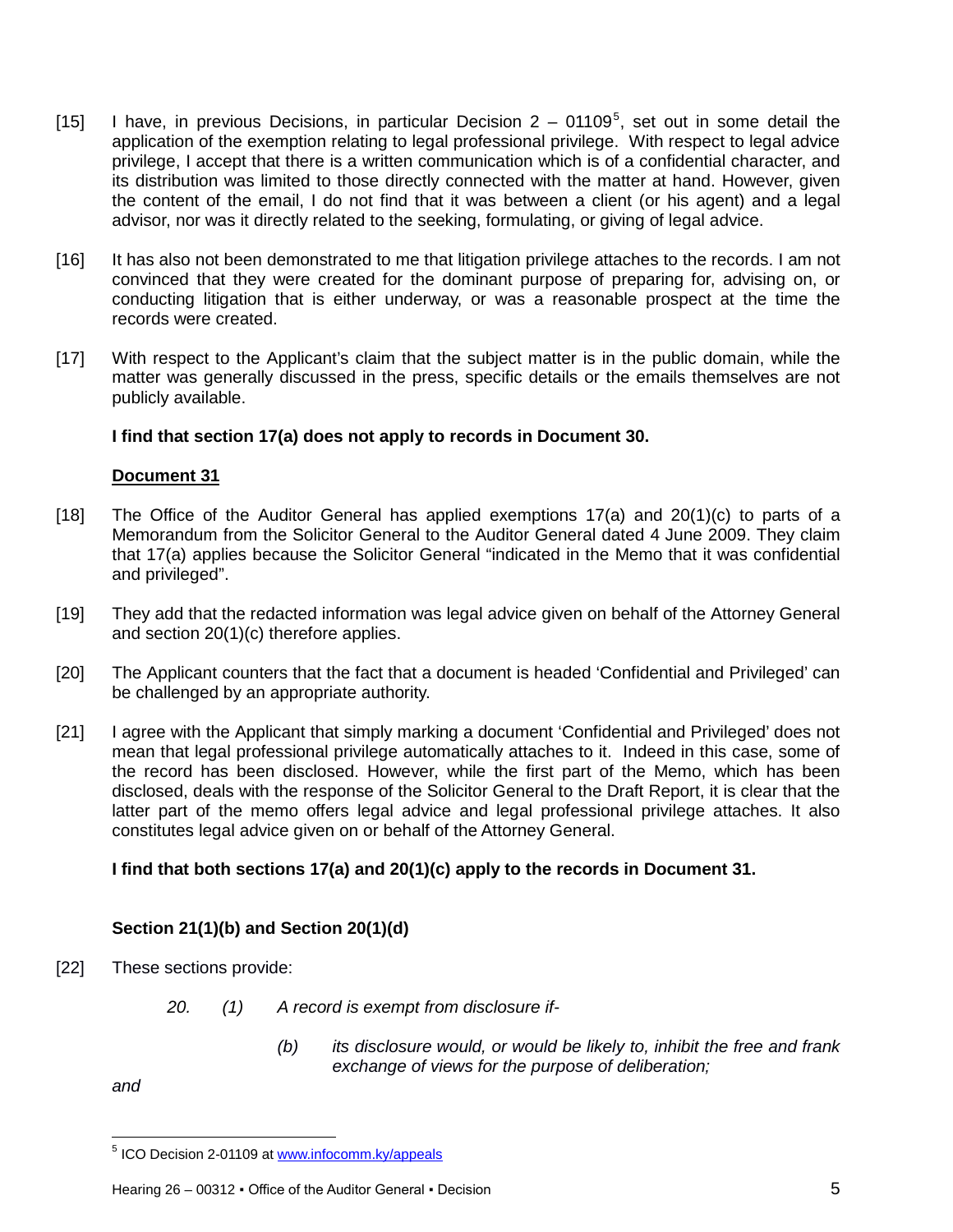*(d) its disclosure would otherwise prejudice, or would be likely to prejudice, the effective conduct of public affairs.*

## **Document 2**

- [23] The exemption in 20(1)(d) has been applied to one paragraph in a set of minutes pertaining to the Tempura Investigation reviewed by the Auditor General in preparing his Report. These minutes are attached to letters requesting verification of information of several participants, all of which themselves have been disclosed to the Applicant.
- [24] The Office of the Auditor General submits that the release of this information could "jeopardize/prejudice future operations of this nature by releasing sensitive information about their operations". The Applicant states that this argument is not valid as Operations Tempura and Cealt are now closed.
- [25] The Applicant is seeking insight into changes made to the various drafts of the Auditor GeneraI's Report, and what discussions led to these changes. A July 2012 draft is publicly available, as well as the final report. Also in the public domain are a number of email exchanges leading to amendments being made to the draft. More similar correspondence has been released to the Applicant in the course of this request and appeal, some in full, and some with redactions as are being considered in this Hearing.
- [26] In my opinion, with respect to specific documents relating to the Tempura Investigation, it cannot be the intent of the FOI Law to allow access to records via the Auditor General that may be lawfully withheld by the originating public authority. I believe that the disclosure of such records in this case may do just that and I am convinced that any access in this way would prejudice the effective conduct of public affairs of the Office of the Auditor General.
- [27] I find that the release of the redacted information would prejudice the effective conduct of the Auditor General's affairs, as full disclosure of sensitive information by public authorities may be adversely affected. Public authorities need to be assured that records enjoy the same level of protection, where warranted, regardless of which public authority holds copies of them. Applying the public interest test, as expanded upon below, I also do not find that it is in the public interest to disclose the redacted sections of this record.

## **I find that section 20(1)(d) applies to the record in Document 2.**

#### **Documents 5, 9, 13 and 30**

- [28] The Office of the Auditor General has applied Sections 20(1)(b) and 20(1)(d) to redact information in these four documents, and I find that the type of information redacted is similar enough for me to consider these records and the exemptions applied altogether.
- [29] The general argument of the Office of the Auditor General is that free and frank discussions between the auditor and the auditee in regards to gathering audit evidence and determining factual accuracy is essential. They contend that individuals will not communicate with their Office in an open manner, if they believe the information communicated will become public information. This therefore would impede the effectiveness and timeliness of their audits.
- [30] They point to FOI Laws in other jurisdictions that provide an audit exemption, as well as a proposed exemption to the Cayman FOI Law that is supported by the ICO which is as follows:

*A record is exempt from disclosure if its disclosure would, or would be likely to,*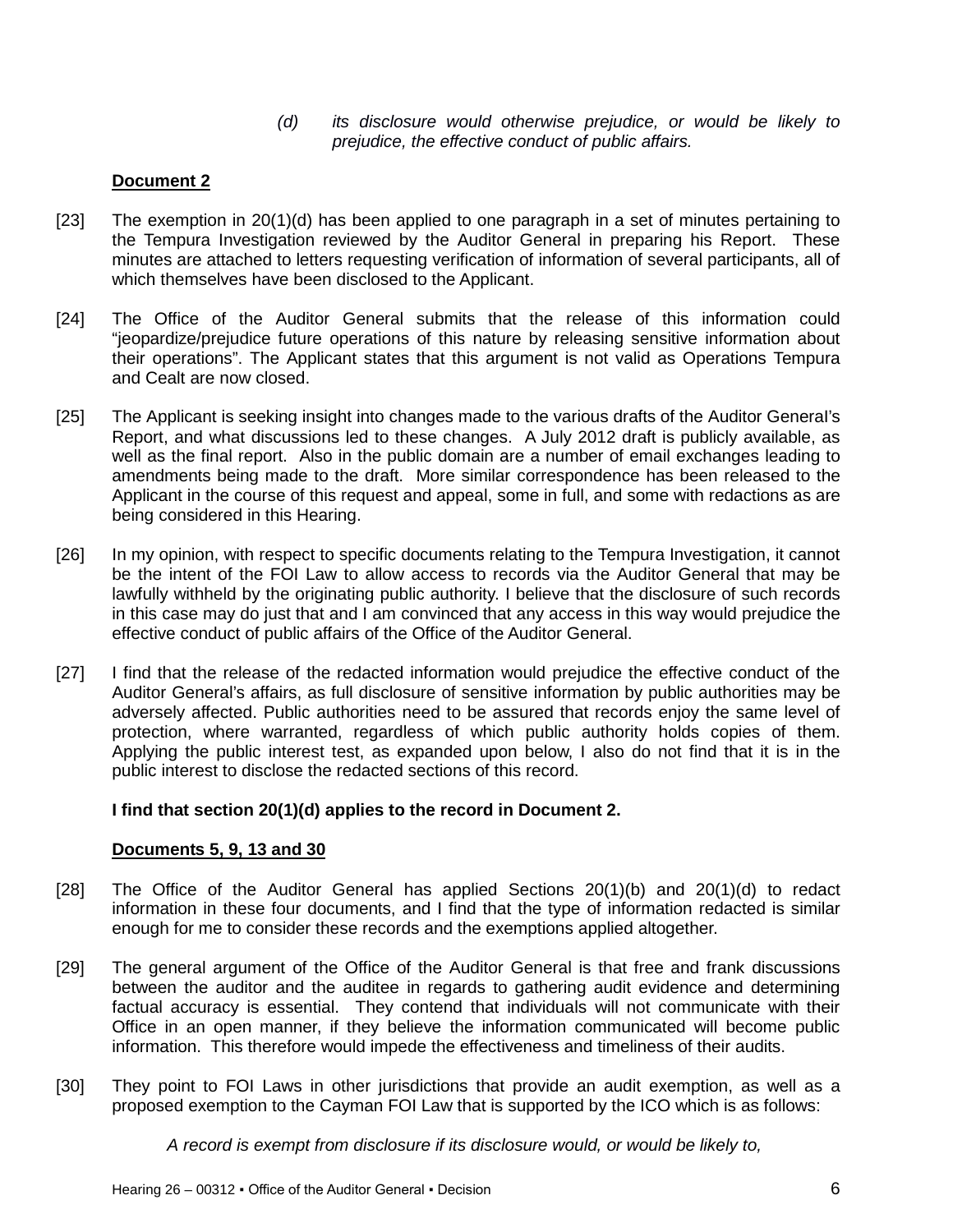*prejudice the exercise of the Auditor General's functions in relation to:*

- *(a) the financial audit of another public authority;*
- *(b) the performance audit of another public authority regarding management of its resources; or*
- *(c) the reporting of other significant matters to the Legislative Assembly.*
- [31] While I support this exemption, it has not yet been agreed by the Legislature and the Law has not been amended accordingly. I must therefore consider the Law as it stands now, and not as it could be after a possible amendment.
- [32] The Applicant repeats their assertion that many of the records relating to the Auditor General's Report are already in the public domain, and points to the then Auditor General's comments concerning attempts by various officials to influence the official Report, but does not actually speak to the application of the exemptions.
- [33] The Auditor General's argument with respect to free and frank discussions needed in the process of gathering audit evidence and determining factual accuracy are noted. I also note that The Public Management and Finance Law sets out requirements for public officers with respect to complying with audits as follows:

*64.(1) For the purposes of carrying out an audit or an investigation other than under section 60(e), the Auditor General or any person authorised by him for that purpose has-*

*(a) the right of access to all information held by any public officer or employee of a statutory authority or government company;* 

*(b) the right to take copies of any information referred to in paragraph (a);* 

*(c) the right to require explanations from officers or employees of entities subject to audit or investigation; and* 

*(d) the right of access to all premises occupied by any ministry, portfolio, the Office of the Complaints Commissioner, the Office of the Information Commissioner or any statutory authority or government company.* 

*(2) The Auditor General may direct in writing a public officer or an employee of a statutory authority or government company subject to audit or to an investigation other than under section 60(e), to -*

*(a) provide information to the Auditor General within the time and in the manner specified in the direction;*

*(b) attend before the Auditor General at a specified time and place and answer questions; and* 

*(c) grant access to the Auditor General or to any person authorised by the Auditor General, to any premises occupied by the entity.*

[34] It is contingent therefore upon public servants to comply to the best of their ability with the requirements of the Auditor General. The FOI Law must in turn protect the Auditor General's ability to conduct investigations and obtain the free and frank testimony of relevant public servants, even where this may deny the general public access to the ensuing records via the Office of the Auditor General.

**I find that sections 20(1)(b) and/or 20(1)(d) are applicable to the redactions to records in Documents 5, 9, 13 and 30.**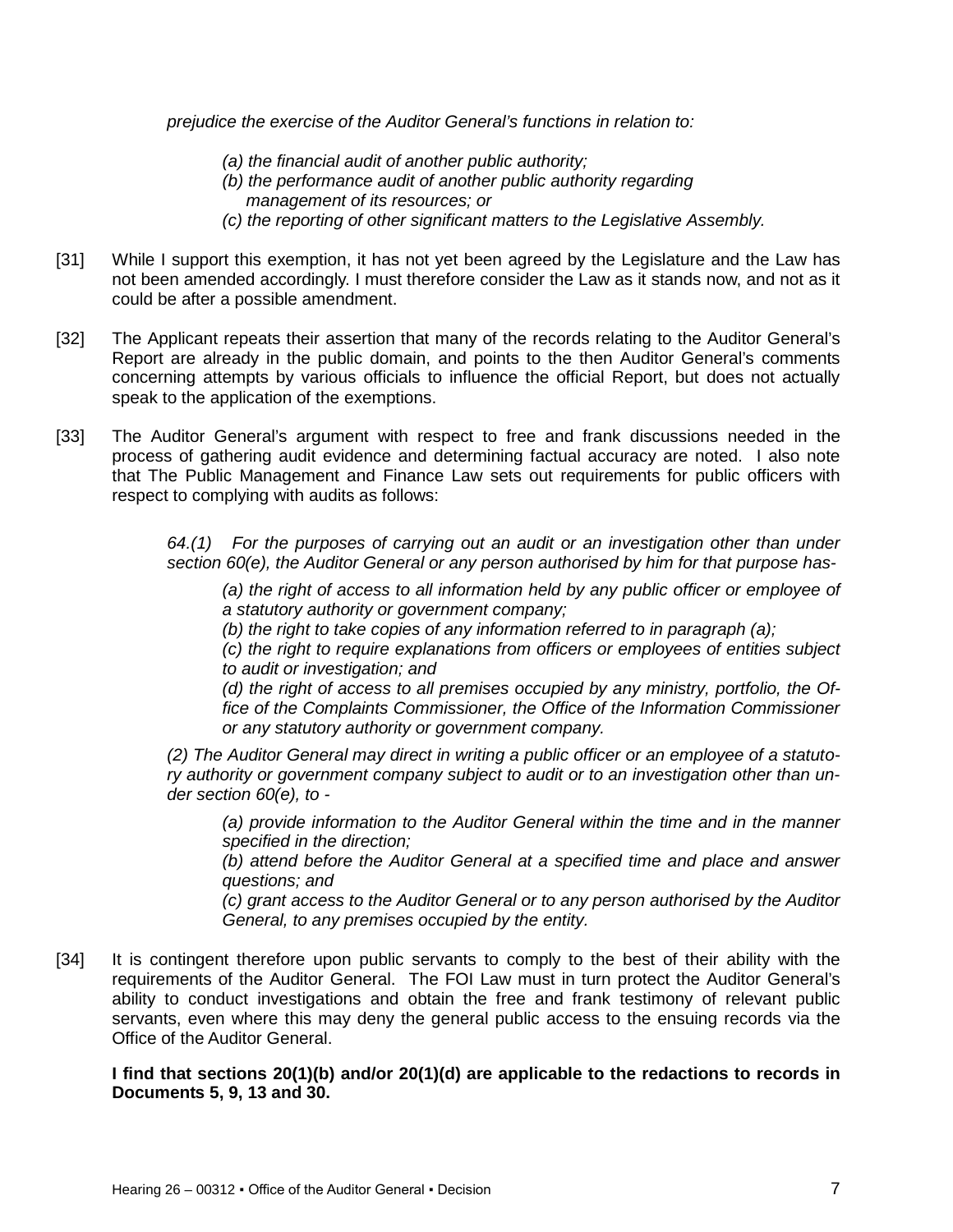### The Public Interest Test

- [35] Section 26(1) provides that the exemptions in section 20(1)(b),(c), and (d) are subject to the public interest test. This means that even if the exemptions are found to apply, the records should still be released if the public interest factors in favour of disclosure outweigh those in favour of withholding the records.
- [36] I am not obliged to apply the public interest test to the records contained in Document 31 as exemption 17(a) – legal professional privilege – also attaches to this record, which is not subject to the public interest.
- [37] Again, the records withheld in the remaining documents, and the reasons for applying the exemptions, are similar enough for me to consider them together in balancing the public interest. Although the Office of the Auditor General has not addressed the public interest in the release of the records, it is contingent upon me to do so. It is the case that many records responsive to this request are already in the public domain, and the Applicant has been provided with many more. This Hearing addresses the redaction of certain sensitive information from some of the documents already provided. The process by which the Auditor General conducted his investigation is already demonstrated, and in the public domain are an early draft, comments of major patricipants on that draft, and changes made resulting in the final document.
- [38] Pursuant to the definition of "public interest" in regulation 2, I do not find that the disclosure of the redacted information would (as listed in the FOI (General) Regulations 2008) :
	- *(a) promote greater public understanding of the processes or decisions of public authorities;*
	- *(b) provide reasons for decisions taken by Government;*
	- *(c) promote the accountability of and within Government;*
	- *(d) promote accountability for public expenditure or the more effective use of public funds;*
	- *(e) facilitate public participation in decision making by the Government;*
	- *(f) improve the quality of services provided by Government and the responsiveness of Government to the needs of the public or of any section of the public;*
	- *(h) [sic] deter or reveal wrongdoing or maladministration;*
	- *(i) reveal information relating to the health and safety of the public, or the quality of the environment or heritage sites, or measures to protect any of those matters; or*
	- *(j) reveal untrue, incomplete or misleading information or acts of a public authority.*
- [39] Given the role of the Auditor General, as set out in the Background Section above, it would not be in the public interest to disclose records that would, or would be likely to, prejudice the effective conduct of the affairs of his Office. In my view, in this case the public interest in allowing the Auditor General to conduct his affairs unhindered outweighs any public interest in the disclosure of the redacted information.

**I find therefore that it is not in the public interest to disclose the information redacted from records contained in Documents 2, 5, 9, 13 and 30.**